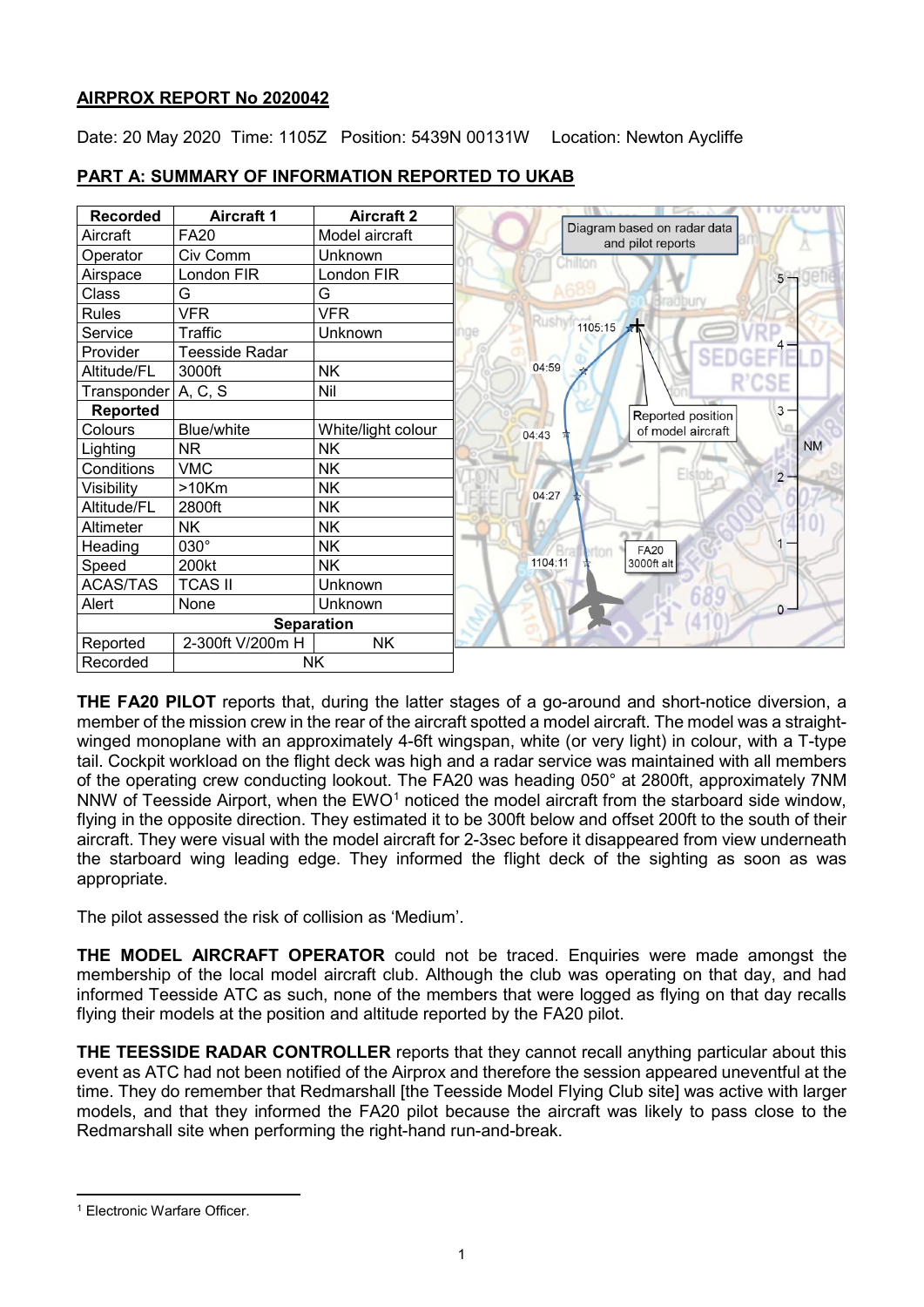The controller did not make an assessment of the severity of the incident.

## **Factual Background**

The weather at Teesside International Airport was recorded as follows:

METAR EGNV 201050Z 17008KT 140V220 CAVOK 21/11 Q1020= METAR EGNV 201120Z 19010KT 150V230 9999 FEW025 21/11 Q1020=

## **Analysis and Investigation**

## **Teesside International Airport ATC**

On reviewing the radar recordings around the time of the event, the FA20 was 2.5NM NW of Teesside Airport, routing northbound maintaining a distance of approximately 4.5NM to the west of the Redmarshall model flying club site. Due to the distance of the aircraft from the Redmarshall site at the time of the event, the FA20 pilot was contacted to ensure that the report was accurate. It was noted that the FA20 made an approximate 20° left turn at the time of the event. The turn took the aircraft to the west of a known permanent echo (a windfarm located 5NM NNW of the airport) but there were no other discernible contacts displayed. Unfortunately, ATC was not advised of the event at the time and, due to the FA20 operating VFR and only making a relatively small adjustment of 20° to avoid the craft, it was not noticed or questioned by the Radar controller. Had ATC been notified, and because the weather conditions were favourable, the Aerodrome controller may have been able to visually acquire and maybe track the craft.

Redmarshall (Teesside) Model Flying club is notified in the Teesside AIP entry as generally operational from 0830 to Sunset and has a horizontal limit of 500m from the site and a vertical limit of not above 400ft agl. Redmarshall was not only active, but also notified as active with larger models at the time of the event. There are no recorded historical events of issues between the club and ATC with regards to their operations.

## **UKAB Secretariat**

The Teesside Model Flying Club operates from a site near Redmarshall, Stockton-on-Tees. The club is contained within Teesside's Class D airspace and is located 3.7NM on a bearing of 016° from the airfield. The Teesside AIP entry states that the model aircraft will remain within 500m of the site not above 400ft agl. Whilst an agreement between Teesside and Redmarshall exists for them to operate as per the AIP entry, the club must seek approval to fly heavier models (between 7Kg and 20Kg) and, when this has been approved, ATC will advise aircraft receiving a Service that the site is active. The Club Chairman contacted members that were operating from the site at the time of the Airprox and, whilst a number of them recall seeing the FA20, none were operating their model aircraft at the position and altitude reported by the FA20 pilot.

The FA20 pilot and model aircraft operator shared an equal responsibility for collision avoidance and not to operate in such proximity to other aircraft as to create a collision hazard. [2](#page-1-0) The person in charge of a small unmanned aircraft which has a mass of more than 7kg must not fly the aircraft at a height of more than 400 feet above the surface.<sup>[3](#page-1-1)</sup>

## **Summary**

 $\overline{\phantom{a}}$ 

An Airprox was reported when an FA20 and an untraced model aircraft flew into proximity near Teesside International Airport at 1105Z on Wednesday 20<sup>th</sup> May 2020. The FA20 pilot was operating under VFR in VMC and was in receipt of a Traffic Service from Teesside Radar. The model aircraft operator could not be traced.

<span id="page-1-0"></span><sup>2</sup> SERA.3205 Proximity.

<span id="page-1-1"></span><sup>3</sup> The Air Navigation Order 2016, Article 94(4)(c).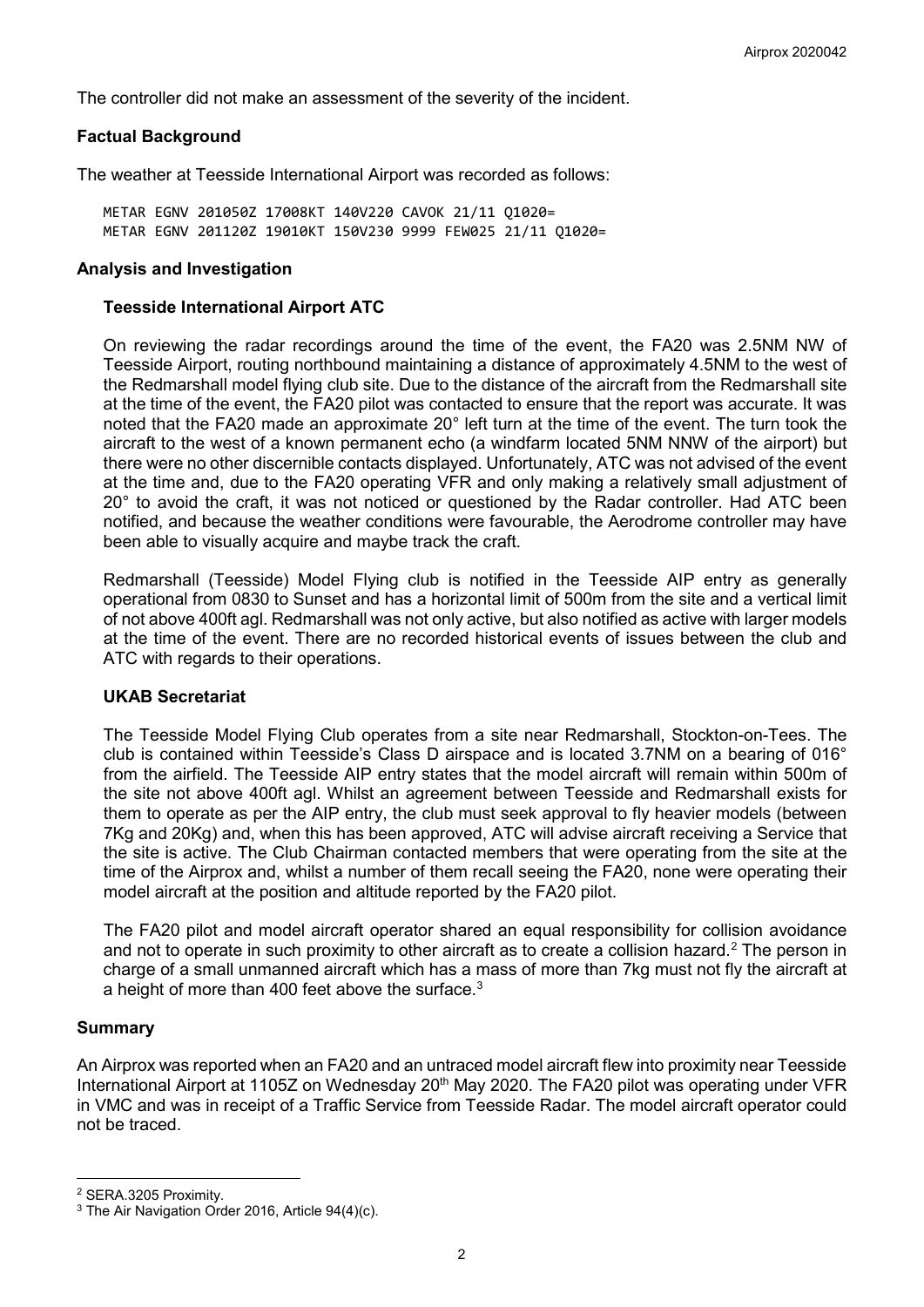## **PART B: SUMMARY OF THE BOARD'S DISCUSSIONS**

Information available consisted of reports from the pilot of the FA20, responses from the membership of the Teesside Model Flying Club, radar photographs/video recordings, a report from the air traffic controller involved and a report from the appropriate ATC operating authority. Relevant contributory factors mentioned during the Board's discussions are highlighted within the text in bold, with the numbers referring to the Contributory Factors table displayed in Part C.

Due to the exceptional circumstances presented by the coronavirus pandemic, this incident was assessed as part of a 'virtual' UK Airprox Board meeting where members provided dial-in/VTC comments. Although not all Board members were present for the entirety of the meeting and, as a result, the usual wide-ranging discussions involving all Board members were more limited, sufficient engagement was achieved to enable a formal assessment to be agreed along with the following associated comments.

The Board first considered the actions of the Teesside controller and quickly agreed that, without any radar return from the untraced model aircraft, they had not had any situational awareness of the presence of the untraced model aircraft (**CF1**) and could therefore have done nothing to warn the pilot of the FA20. The Board also wished to express their gratitude to the membership of the Teesside Model Flying Club for their participation in trying to trace the model aircraft operator; through their responses the Board was able to discount the possibility of the model aircraft being flown from the Redmarshall site.

Turning to the actions of the FA20 pilot and model aircraft operator, the Board was unable to determine the nature of the model aircraft. A member with experience in small unmanned aircraft operations informed the Board that it was entirely possible that the model aircraft could have been lighter than 250g and, therefore, not subject to the provisions of The Air Navigation Order 2016. That said, even if this had been the case, the model aircraft had been operated close to the edge of the Teesside CTR and, therefore, members felt that a call to Teesside ATC to inform them of the intent to fly the model aircraft in that location would have been helpful (**CF2**). For their part, the FA20 pilot had not had any situational awareness regarding the presence of the model aircraft (**CF3**) because it had neither been showing on radar not had it been displayed on the TCAS II fitted to the FA 20 (**CF4**). The Board agreed that, given the known limitations of lookout, the model aircraft had probably been seen as soon as practicable, but this had nonetheless been too late for the FA20 pilot to materially increase the separation between the 2 aircraft (**CF5**).

When considering the risk, members noted that there was no manner in which CPA could be measured and so they only had the FA20 pilot's estimation of separation and risk of collision (Medium). The Board felt that the FA20 pilot had not been overly concerned by the proximity of the model aircraft and that the pilot's assessment of separation, whilst inevitably likely to be inaccurate to some degree, represented a situation in which, although safety had been degraded, there had been no risk of collision between the 2 aircraft. Accordingly, the Board assigned a Risk Category C to this event.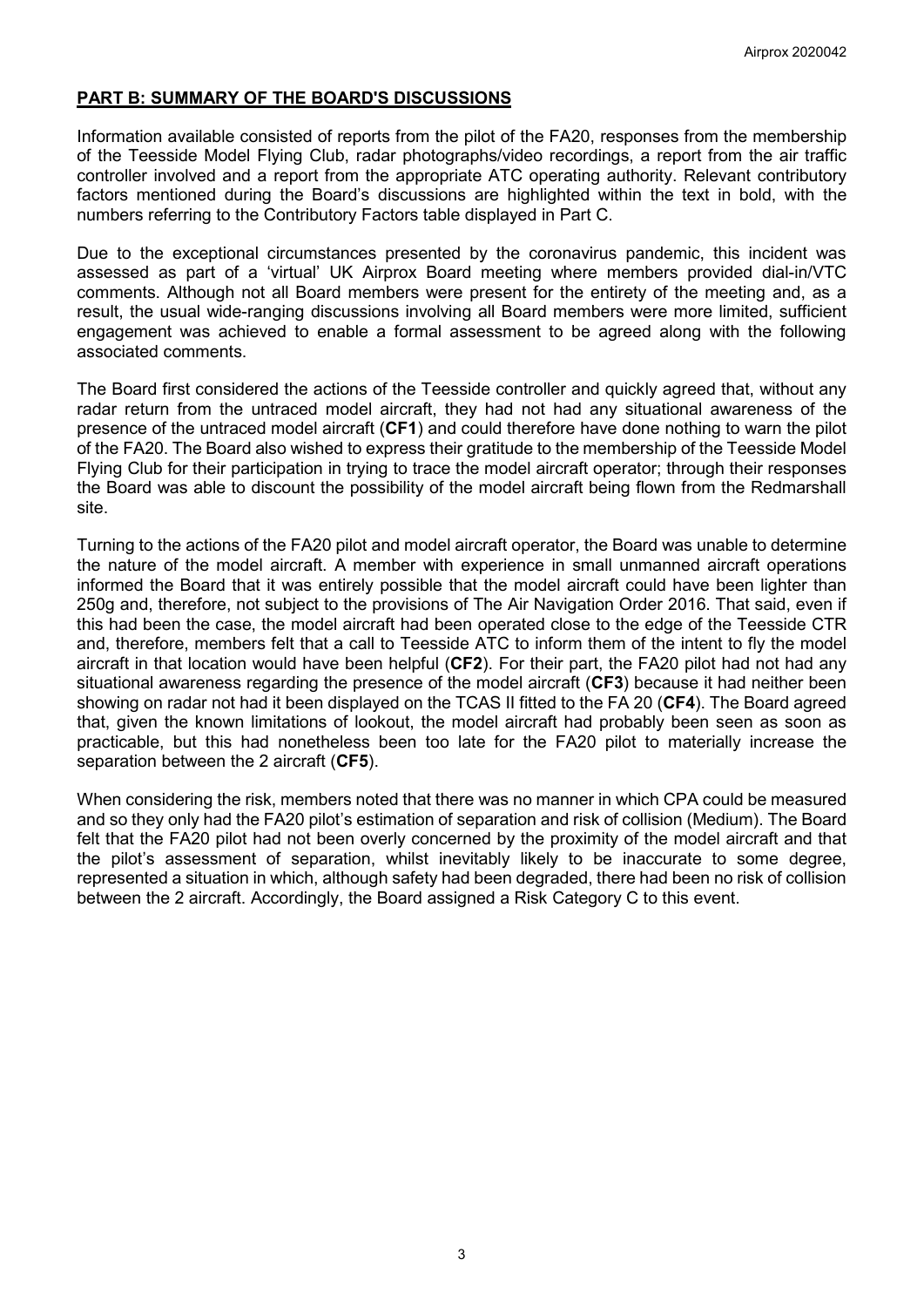# **PART C: ASSESSMENT OF CONTRIBUTORY FACTORS AND RISK**

## Contributory Factors:

|     | 2020042                                                        |                                              |                                                                      |  |  |  |
|-----|----------------------------------------------------------------|----------------------------------------------|----------------------------------------------------------------------|--|--|--|
| CF. | <b>Factor</b>                                                  | <b>Description</b>                           | <b>Amplification</b>                                                 |  |  |  |
|     | <b>Ground Elements</b>                                         |                                              |                                                                      |  |  |  |
|     | <b>.</b> Situational Awareness and Action                      |                                              |                                                                      |  |  |  |
| 1   | Contextual                                                     | • Situational Awareness and Sensory Events   | The controller had only generic, late or no Situational<br>Awareness |  |  |  |
|     | <b>Flight Elements</b>                                         |                                              |                                                                      |  |  |  |
|     |                                                                | <b>• Tactical Planning and Execution</b>     |                                                                      |  |  |  |
| 2   | Human<br>Factors                                               | • Pre-flight briefing and flight preparation |                                                                      |  |  |  |
|     | • Situational Awareness of the Conflicting Aircraft and Action |                                              |                                                                      |  |  |  |
| 3   | Contextual                                                     | • Situational Awareness and Sensory Events   | Pilot had no, late or only generic, Situational Awareness            |  |  |  |
|     | • Electronic Warning System Operation and Compliance           |                                              |                                                                      |  |  |  |
| 4   | Technical                                                      | • ACAS/TCAS System Failure                   | Incompatible CWS equipment                                           |  |  |  |
|     | • See and Avoid                                                |                                              |                                                                      |  |  |  |
| 5   | Human<br>Factors                                               | • Monitoring of Other Aircraft               | Non-sighting or effectively a non-sighting by one or both<br>pilots  |  |  |  |

Degree of Risk: C

## Safety Barrier Assessment<sup>[4](#page-3-0)</sup>

In assessing the effectiveness of the safety barriers associated with this incident, the Board concluded that the key factors had been that:

## **Ground Elements:**

**Situational Awareness of the Confliction and Action** were assessed as **ineffective** because the Teesside Radar controller had no knowledge of the presence of the untraced model aircraft.

## **Flight Elements:**

 $\overline{\phantom{a}}$ 

**Regulations, Processes, Procedures and Compliance** were considered un-assessable because the exact nature of the untraced model aircraft could not be established and, therefore, whether or not the provisions of The Air Navigation Order 2016 applied.

**Tactical Planning and Execution** was assessed as **ineffective** because the untraced model aircraft operator was operating the model aircraft at a height and in a location where it could interfere with other aircraft without notifying Teesside International Airport.

**Situational Awareness of the Conflicting Aircraft and Action** were assessed as **ineffective** because neither the FA20 pilot not the model aircraft operator had any prior knowledge of the presence of each other's aircraft.

**Electronic Warning System Operation and Compliance** were assessed as **ineffective** because the TCAS II fitted to the FA20 could not detect the model aircraft.

**See and Avoid** were assessed as **ineffective** because the FA20 crew did not sight the model aircraft in time to materially increase separation.

<span id="page-3-0"></span><sup>4</sup> The UK Airprox Board scheme for assessing the Availability, Functionality and Effectiveness of safety barriers can be found on the [UKAB Website.](http://www.airproxboard.org.uk/Learn-more/Airprox-Barrier-Assessment/)